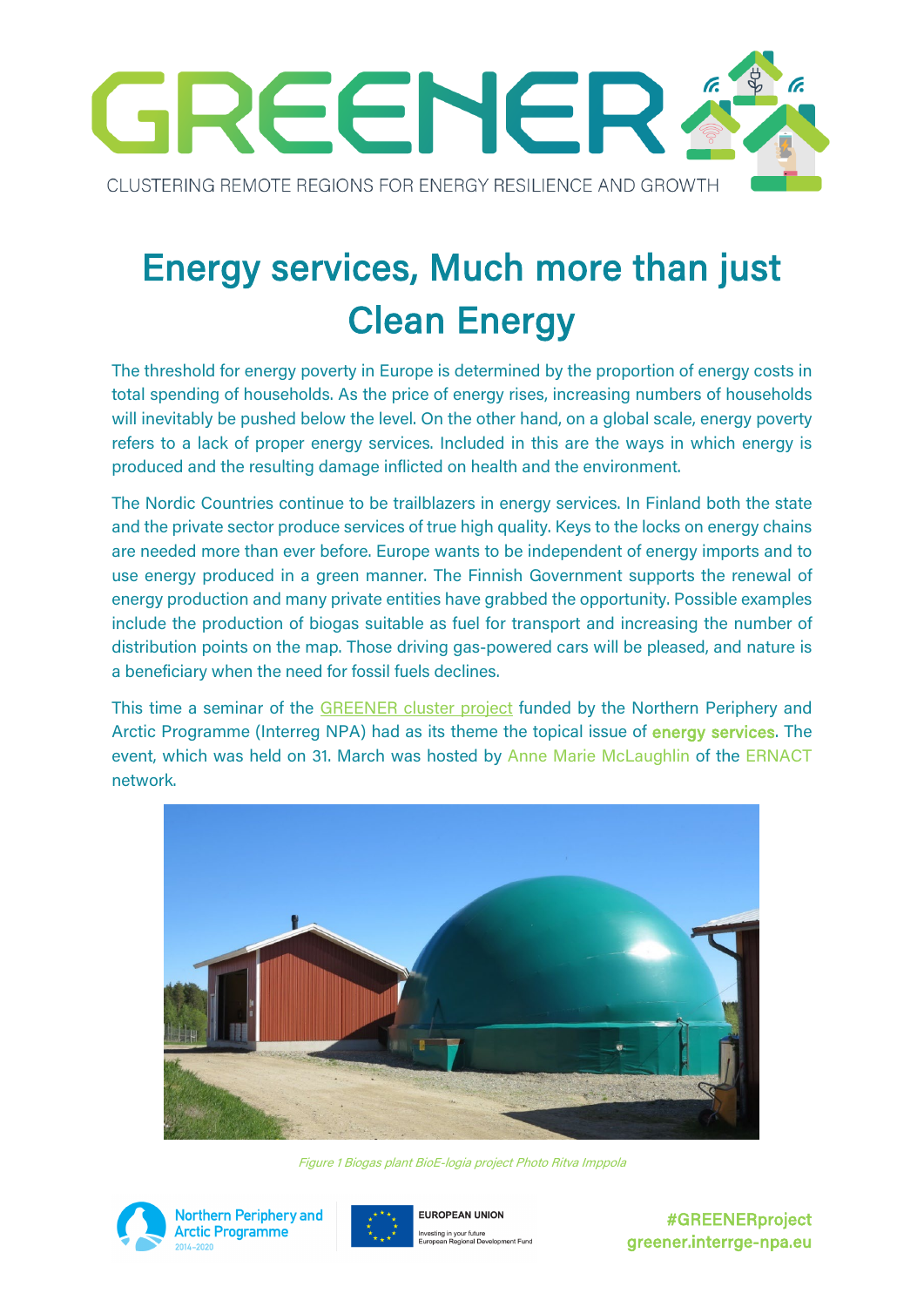### Electricity from the sun



Figure 2 Vuollerim village church in the municipality of Jokkmokk. Photo Silva Herrmann

The municipality of Jokkmokk is in Norrbotten County in the north of Sweden. Its surface area is nearly the same as that of Inari, Finland's largest municipality, and has a population of about 5,000. The natural beauty of the area accommodates four national parks and nearly 50 nature reserves. The Luleå River runs through the municipality. Eleven of the fifteen hydropower plants in it are in Jokkmokk Municipality. Owing to the production of large amounts of electricity in the area, and the low price

of electric energy there, electricity is the primary form of energy use. According to a study conducted in 2016 in the [LECo project,](https://leco.interreg-npa.eu/) electricity accounted for more than 70 percent of all the energy used in the area.

Energy specialist Silva Herrmann has been busy with the municipality's energy advisory services. One of her tasks was to promote a project in which the municipality's first district heating plant using wood chips and pellets as fuel – the first in the municipality – on the outskirts of the main population centre.

In a survey, municipal residents were asked if they were interested in renewable sources of energy. Silva Herrmann says that "residents are interested primarily in solar energy, but economically, the installation of solar panels or solar collectors was seen as unprofitable as long as inexpensive electricity was available. The dark winter period and the shortage of competent installers does not advance the matter".

The area is a very suitable one for new pilot projects, for example. According to statistics, there has been a downward demographic trend in the area since 1960. The area desperately needs more vitality.



*Figure 3 A tractor converted to operate on biogas. Photo Tapio Kyngäs*





**FUROPEAN UNION** Investing in your future<br>European Regional Development Fund

#GREENERproject greener.interrge-npa.eu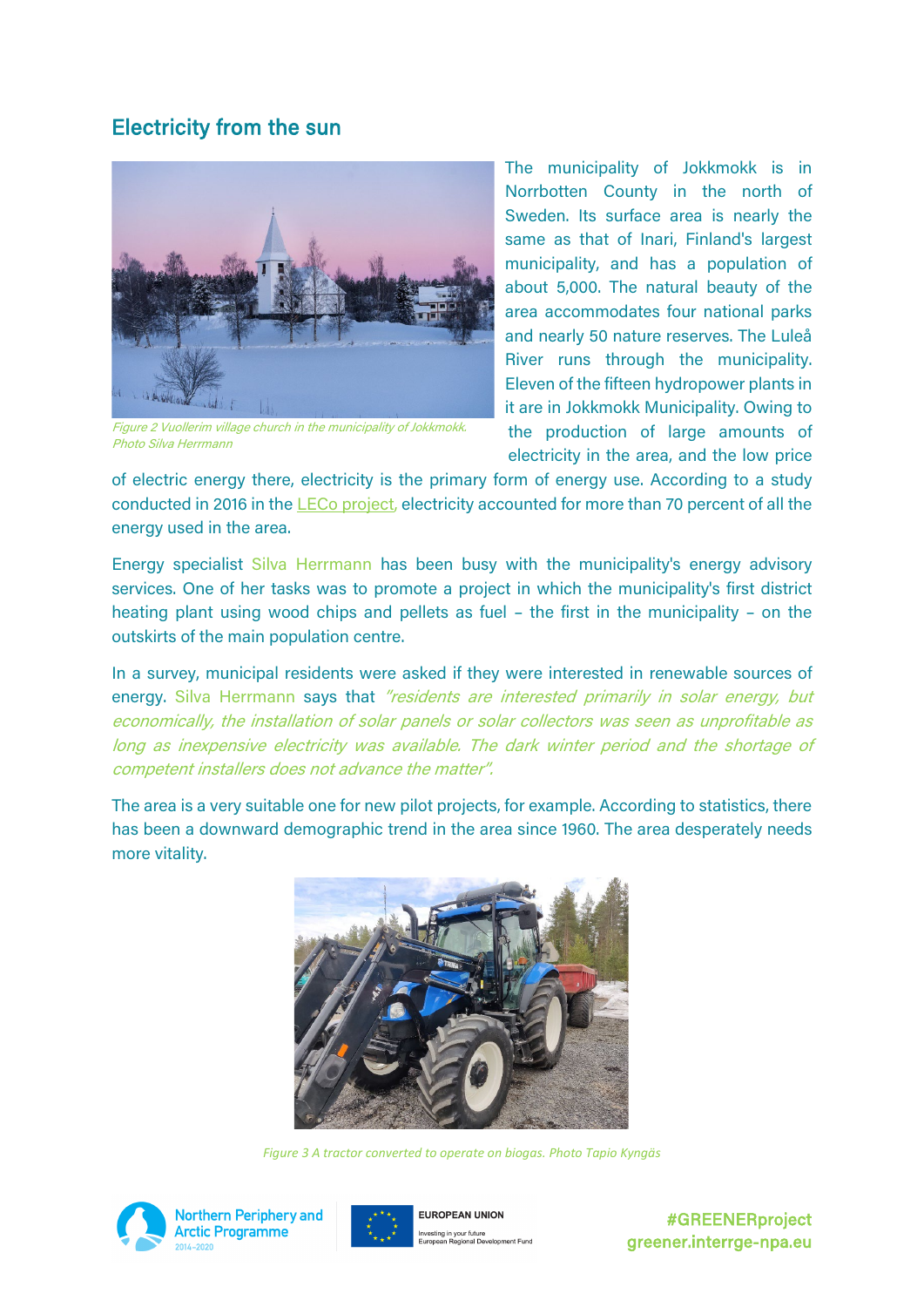# Fill it up with biogas

Arto Rautevaara of ECO Concept has lengthy experience in turning diesel and petrol-powered vehicles and machinery into versions that run on gas. The services offered by Rautevaara are fully compatible with the present goals of transitioning from fossil fuels to locally produced biogas.

"A biogas conversion for a petrol-fuelled car costs about EUR 3000 and slightly more for diesel cars. After a warm-up drive of a few kilometres, a petrol-car can run completely on gas and the switch of fuels is not even noticeable. Vehicles of good quality are being used in heavy transport. Conversion to use by gas means that transport entrepreneurs would need to use only half as much expensive diesel fuel as they did before. Taxation and the low price of fuel have previously been impediments to biogas vehicles from becoming more common. Now the situation is reversed, and requests for biogas alterations come almost every day", Rautevaara says.

## Supporting sustainable development

Motiva Ltd. is a Finnish state-owned company that seeks to promote sustainable development, encouraging the efficient and sustainable use of energy and materials. Motiva offers expert

services for faster sustainable development to customers ranging from public administration to consumers.

Motiva Expert Kirsi-Maaria Forssell urges everybody to join forces and make sustainable choices in housing and their everyday lives: "Together we can operate effectively. A sustainable, responsible change is something we need to be able to expedite. This requires determined action both in government administration, municipalities, and private companies. Citizens are also needed in the implementation of the



Figure 4 Detached house in the country. Photo Markku Kananen

goals of sustainable development. Among other things, our services include support and training for regional energy advisory services."

Motiva offers products and services for other areas, such as sustainable transport, for example.



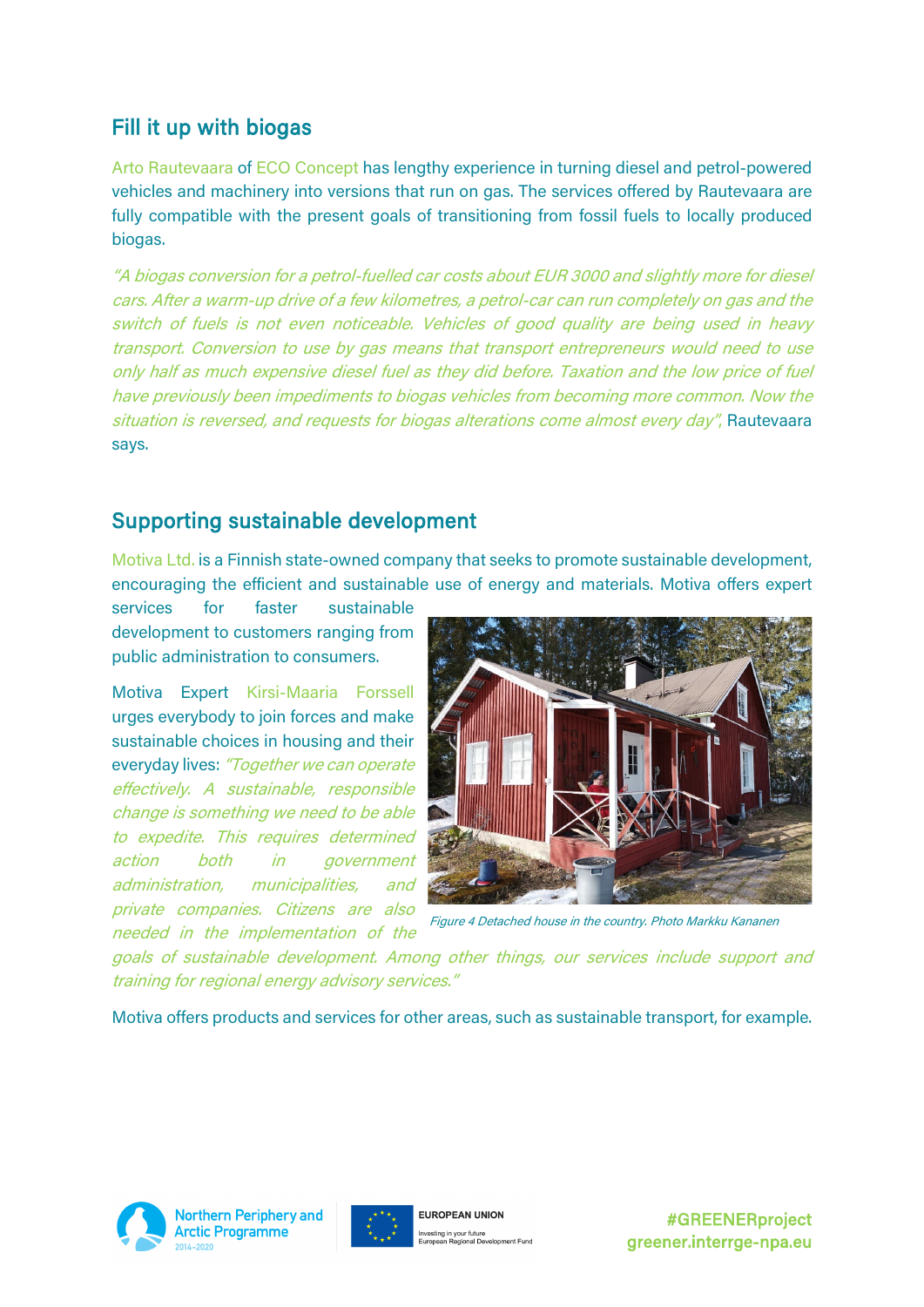# Supporting, helping, and speaking for residents of detached houses

The Finnish Home Owners' Association or Omakotiliitto in Finnish (OL) is an association that promotes the interests of owners of detached houses or holiday homes in political decisionmaking both at the local and national levels, working together with corresponding organisations in European Union countries, and in collaborating in lobbying at the EU level.

OL Executive Director Marju Silander told the seminar about the association's services: "Omakotiliitto is politically non-aligned and has more than 70,000 individual members through its 230 local organisations. We at OL work on behalf of more than 1.1 million households. The association gives its members advice on renovations, maintenance, and legal matters free of charge."

She gave examples about the great variation in the total costs of living in different municipalities in Finland. The annual costs of living in a standard detached house are highest in Leppävirta – nearly EUR 7000, while the lowest are in Kempele – EUR 3700. Another example that Marju Silander brought up was the rise in transmission charges and that the distribution companies must moderate their transmission charges regardless of their monopoly position. OL has launched a civic initiative for the moderation of transmission charges. The third issue that she brought up was the impact of energy regulation and that regulation affecting residential issues and the means of control of the regulation should provide incentives, while avoiding coercive measures.

# Development in pellet heating

Mauritz Ketola of Wifotek Oy spoke about modern pellet heating. ÖkoFEN specialises in pellet boilers and one of the leading suppliers of different solutions for renewable energy. The boiler can also be fitted with a Stirling generator, allowing some of the heat to be converted into electricity. Adding solar panels to the system can make a household energy-independent, with heat and electricity coming from the boiler and the generator fitted onto it, while solar panels provide electricity in the summer. "A modern pellet boiler is very energy efficient. The new combustion technology was introduced to the market in 2020. In it, a specially developed air flow creates fire without a flame. It reduces smokestack emissions of fine particles to a minimum", Mauritz Ketola says.

#### Serious shortage of diverse energy services prevails

European energy production should harness all sources of renewable energy to replace imported energy, while nevertheless respecting the principles of sustainable development. However, the price of the energy that is produced must not put an excessive strain on consumer budgets.

Solar and wind power are excellent sources of energy. What if the sun does not shine and there is no wind? Biogas from the countryside and storage of hydrogen produced by "surplus



**Northern Periphery and Arctic Programme** 



**ELIROPEAN LINION** Investing in your future<br>European Regional Development Fund

#GREENERproject greener.interrge-npa.eu